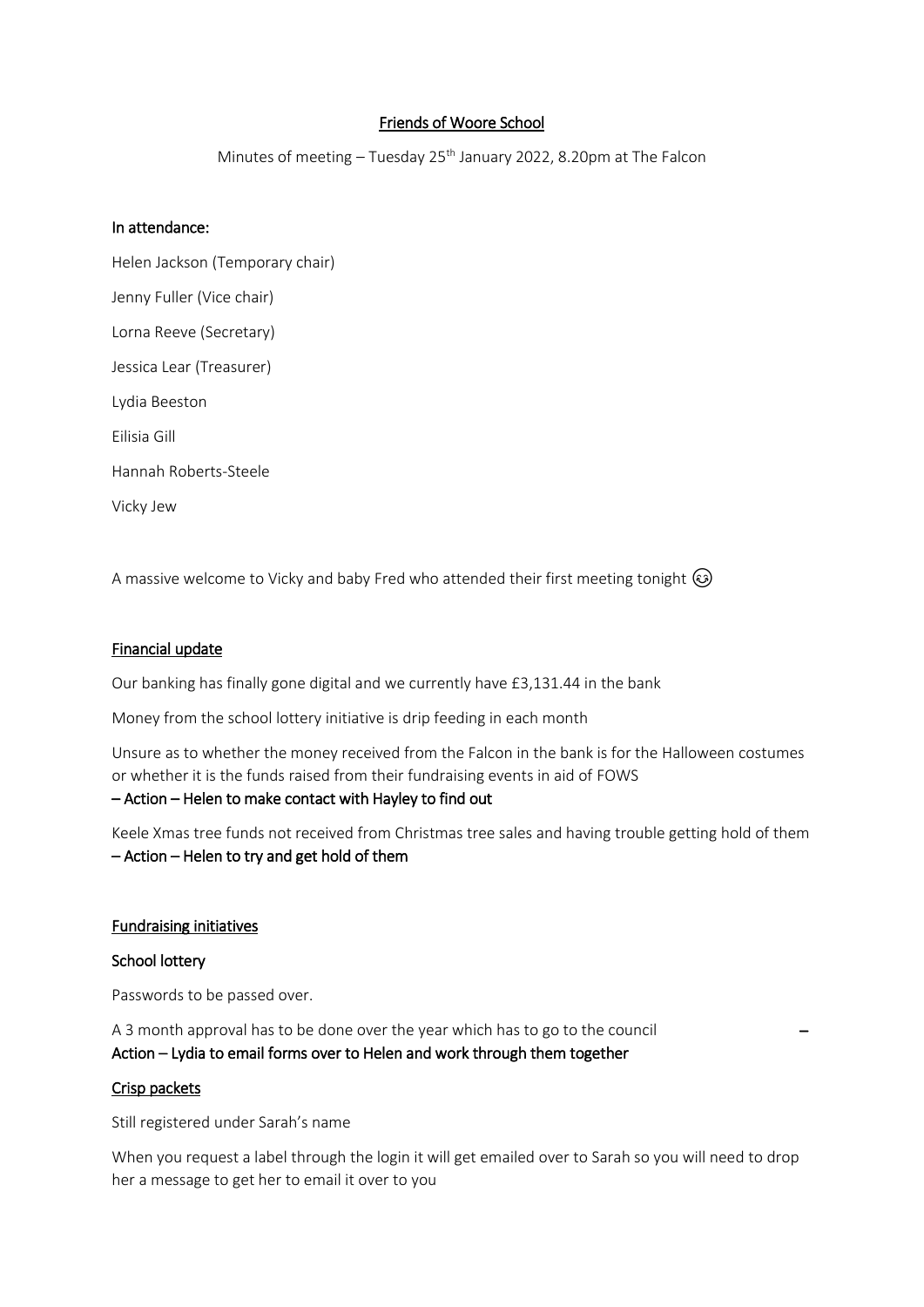An idea is whoever is on the rota for that month will do a post on facebook with a picture of the full box to remind people that we are still collecting

New labels needed to go on bins – Action – Helen to organise

Reminder for new people who have not done bin duty before- make sure you wear gloves when emptying it and watch out for unexpected things in the bin

A rules poster to be done which can be put with the monthly post – Action – Lydia to organise

Touch base with the shop every few months to check that they are ok with having the bin outside

A new rota has been done and will be sent round shortly – Action – Jess to send out

## Amazon Smile

Login details to be found - Action - Lydia to find out

To promote to maximise its potential a good idea to see if we can get local business's on board to put FOWS on their account – Action – Helen to put a list of business together and draft a letter

## Easy Fundraising

Everything is running nicely

We need a poster for each initiative to advertise. As well as passing to the school hopefully the church will put in their magazine – Action – Jenny has nominated Wes to produce the posters Action – Lydia to send marketing stuff over to Jenny for Easy Fundraising

To promote FOWS on facebook on a weekly basis to remind people of our initiatives. Send out 1 post a week with one of our adverts, then to share on the Woore and Pipegate page too

– Action – Hannah has volunteered to take ownership and we will review in 3 months - Action – Lydia to send over the admin details to Hannah.

# This year's fundraising

- Snowdon walk Will hopefully happen this year as it has been rescheduled twice due to covid. Provisional date for climb is  $14^{th}$  May – Action – Helen to email Michelle to see if we can advertise this in the school newsletter Great idea to re advertise this to gather more funds. Ideally need to take a new photo of us all with some climbing gear-Action - Jenny to set up a go fund me page
- Easter Eggs They will be needed w/c 4<sup>th</sup> April
- Fete To have a theme around the Queens jubilee. Will charge for entry, could have a great British bake off tent with adult and children competition. Once cakes have been baked and judged we could then cut them into slices and sell them. Wheel barrow races could be another event.